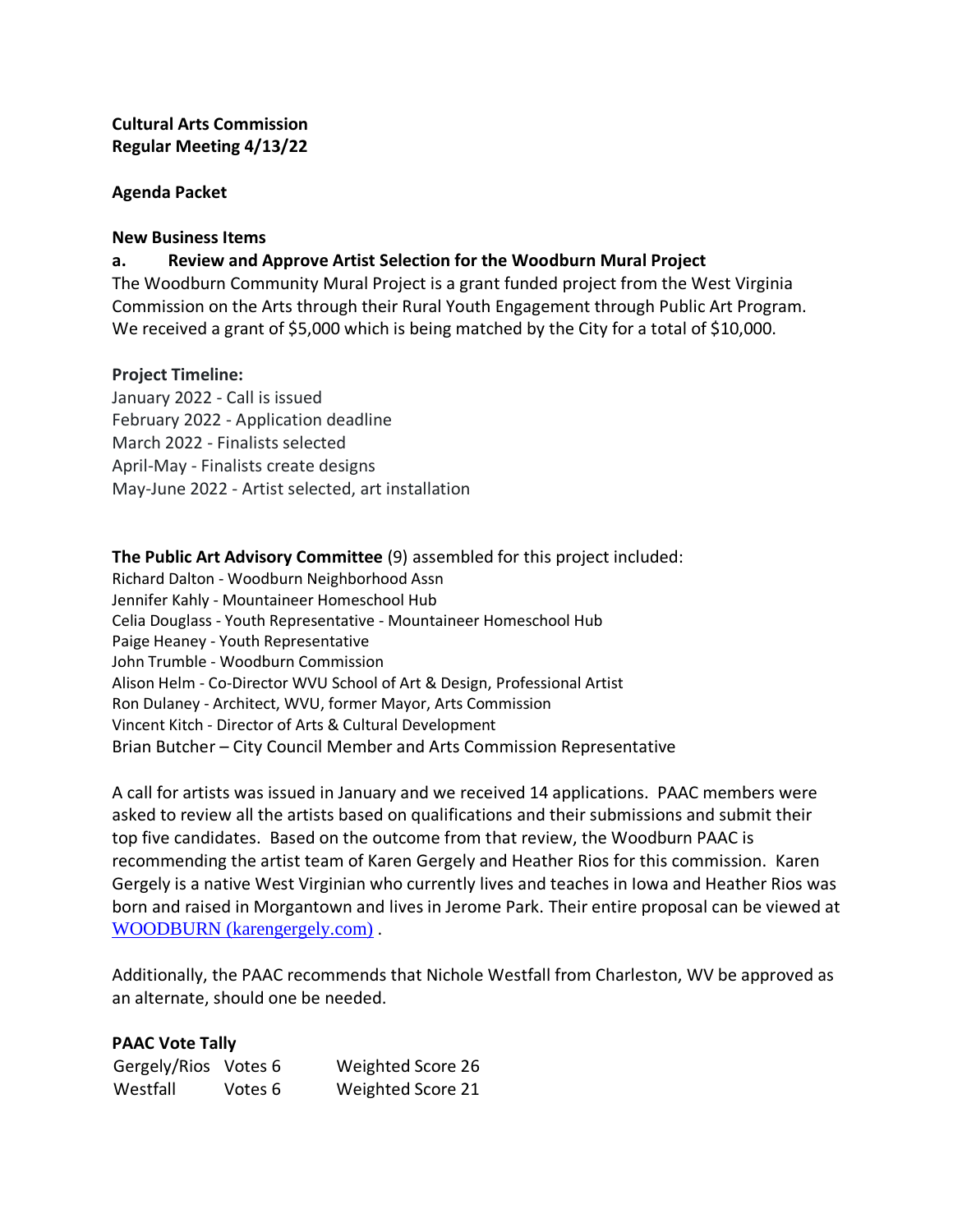Jarvis Votes 7 Weighted Score 19 Ramirez Votes 6 Weighted Score 18

From the voting, Gergely/Rios was by far the preferred artist team. 4 committee members ranked them as the first choice – double that of any other artist. Westfall and Jarvis both had 2 votes for #1. While every single person had Jarvis in their top 5, the weighted score was not as high as the others. Weighted scoring #1=5 pts, #2=4 pts, #3=3 pts, #4=2 pts, and #5=1 pt.

## **b. Review and Approve Artist Selection for the Westover Bridge Mural Project**

The Westover Bridge Pier Mural Project is funded and was issued as a call for artists by the City of Morgantown Arts & Cultural Development Department. The City is seeking to commission an artist and/or artist's team to create a site-specific mural public artwork installation on the Westover Bridge Pier located adjacent to the Walnut Street Landing and the Hazel Ruby McQuain Park at the riverfront in downtown Morgantown.

## **Original Project Timeline:**

| September 2021:    | Call is issued                                 |  |
|--------------------|------------------------------------------------|--|
| October 1, 2021:   | Application deadline                           |  |
| October 2021:      | Finalists selected by committee review         |  |
| November 10, 2021: | Finalists approved by Cultural Arts Commission |  |
| Nov-Dec 2021:      | Finalists create designs                       |  |
| February 2022:     | Artist and design selected                     |  |
|                    | Artist and commission announced                |  |
|                    | Contract executed                              |  |
| May 2022:          | Artwork installed, public dedication/reception |  |

# **The Public Art Advisory Committee** (5) assembled for this project included:

Todd Tubutis – WVU Art Museum Director Andrew Gast-Bray – Director of Planning Mon County, resident near site Jessica McDonald – Director of Operations WV Land Stewardship Corporation Nikki Bowman-Mills – Publisher, Editor in Chief New South Media, Art Commission Vincent Kitch – Director of Arts & Cultural Development

The call for artists was issued and artist Rafael Blanco was recommended by the Westover Bridge Pier PAAC unanimously as the first choice and recommended to the Arts Commission who approved him for the Commission. Similarly, the committee worked with Rafael for a few months to develop mural concepts and the final designs were submitted and approved by the Arts Commission. A commission agreement was issued, and Rafael began work fine tuning the mural adapting to committee and community input. For various reasons related to timing and other commitments, Rafael Blanco notified the city on 4/1/22 that he was withdrawing from the project.